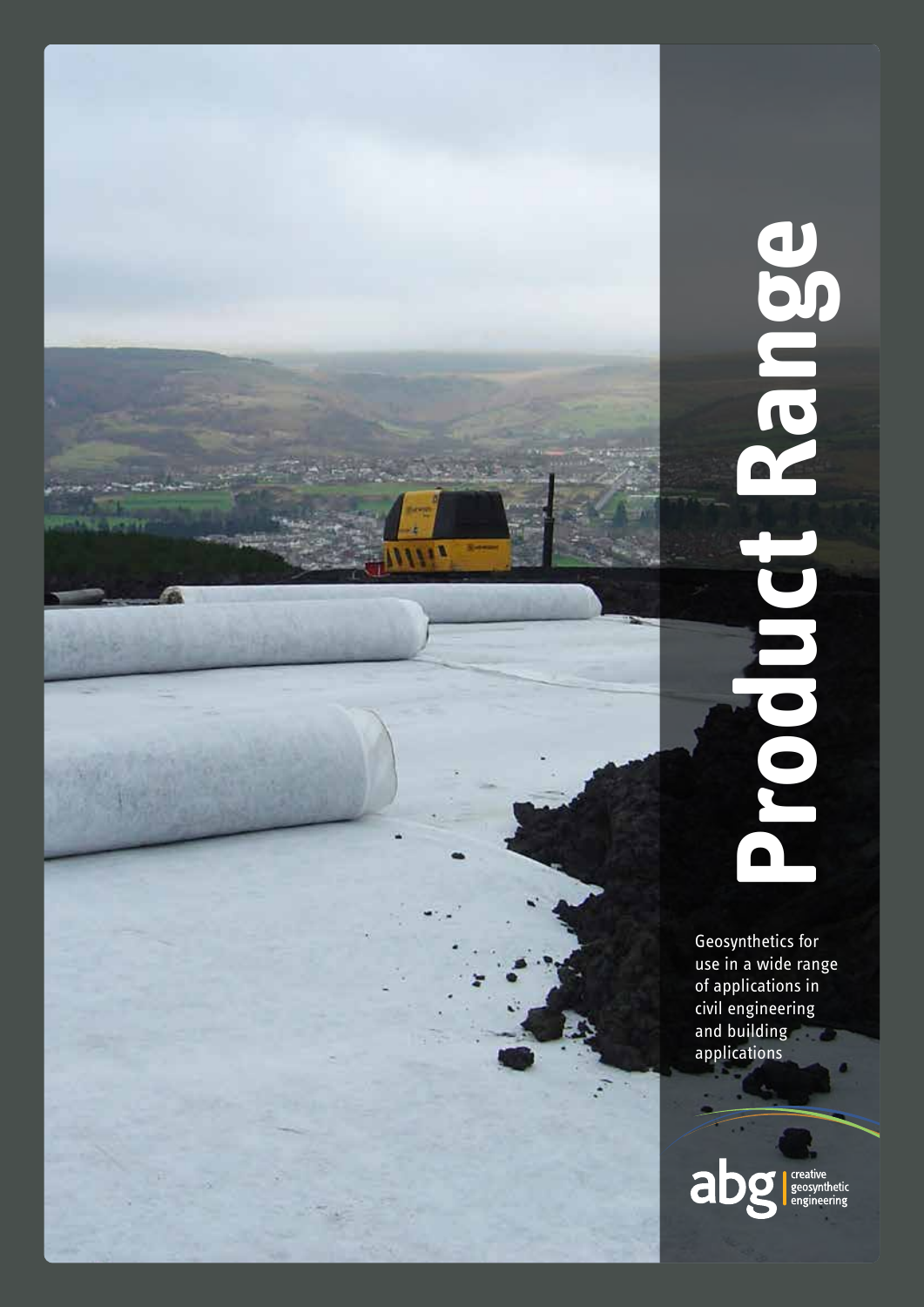# **About ABG**

ABG are a market leader in the development, manufacture and technical support of high performance geosynthetics with applications in many civil engineering, environmental and building projects.

ABG specialises in providing environmental protection systems for a wide range of applications including:

- Landfill lining and containment.
- Surface and sub-surface water retention for sustainable drainage (SUDS).
- Green and blue roofs
- Gas dispersal, cut-off trenches and capillary break layers for contaminated land remediation.
- Structural drainage systems.
- Soil retention and erosion control for slopes and waterways.
- Low cost retaining walls and reinforced soil structures.
- Systems for the extended life of rigid and flexible pavements.

Compared with traditional methods of engineering, projects involving earthworks or drainage can be performed with reduced environmental impact and at lower cost using sustainable geosynthetic solutions from ABG.

ABG is a privately owned company formed in 1988, with its own manufacturing facility at Meltham, in the heart of the Yorkshire Pennines. Through this time, the company has developed a reputation for delivering innovation using quality products and supported with outstanding customer service. This has resulted in steady and continuing growth.

The ability for rapid product development ensures that ABG supply the most innovative and cost effective solution to most engineering problems involving water or soil retention.

Where required, all products are CE marked and approved for use by leading UK and international authorities. Research and development are given high priority. Collaborative research is undertaken with leading British Universities and knowledge hubs to develop improved design methods.

Laboratory facilities are used to undertake regular quality control testing, product development and to provide clients with specific design values. Many landfill projects have been completed involving ABG products meeting the rigorous quality control and testing requirements of the CQA plan.

Technical support is provided for all of our products by our well trained and experienced staff, many of whom are Chartered Civil Engineers. This extends to design, design confirmation, feasibility study, cost advice and installation.

ABG also regularly provides a complete package solution from design to installation, through our approved installers, working in partnership with the design and construction team.

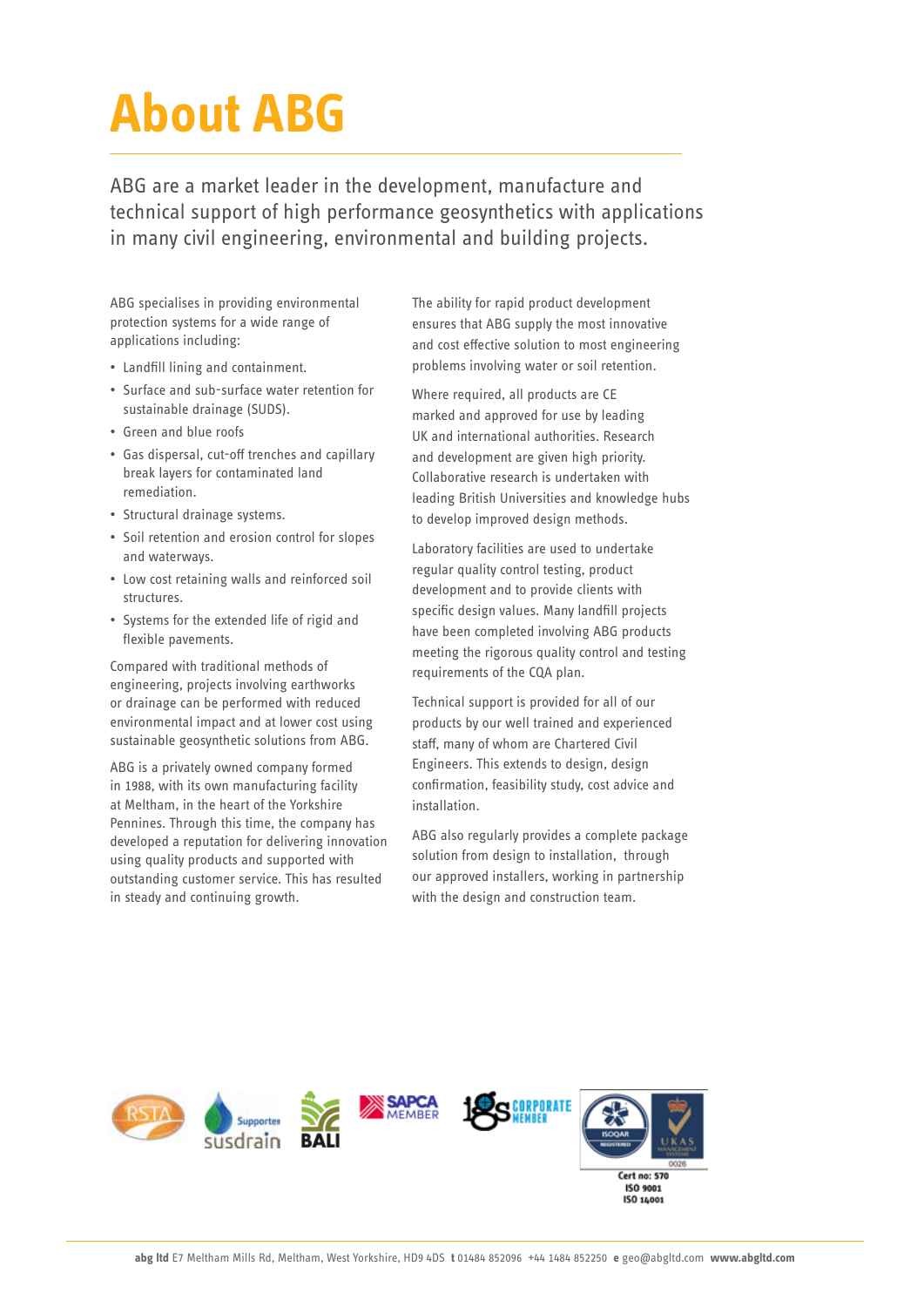#### **Landfill drainage & gas dispersal systems**



Pozidrain® geocomposite drainage layer is designed specifically as a replacement to filter stone. It forms a robust drainage system for the collection of leachate and ground water in landfill containment systems. It can also be used as a gas venting system for the collection and dispersal of gases from the perimeter of landfills and from below the capping layer. Pozidrain® also have applications in the restoration of contaminated land where it can be used to form a highly effective capillary break layer.

Pozidrain consists of a cuspated core bonded to a geotextile filter fabric. This bonded construction prevents intrusion into the drainage passages under the action of backfill material, ensuring continuity of void even under high loads.

Pozidrain® G builds on the proven technology of Pozidrain but utilises a patented lattice core which offers many benefits over systems based on drainage strips. This unique core configuration allows the system to be used on very steep capping applications.

Pozidrain® Protector has a heavy weight protection fleece included in the composition allowing it to be used in basal applications where it acts as a leachate collection layer whilst providing protection to the underlying lining system

Leakdrain is used for leakage detection within the landfill base lining. Installed between the primary and secondary lining system it allows the detection of leaks whilst safely draining away leaked fluids.



ABG lining systems are designed to provide liquid and gas barriers in many sectors including waste disposal and landfill lining, capping, reservoirs, canals and ponds, environmental lining of roads and projects in contaminated land, waterproofing of structures.

ABG lining materials have high chemical stability, even at elevated temperatures, and are resistant to all common chemicals, including petrol, oils and leachate.

Alphaline geomembranes are manufactured from high quality virgin Polyethylene (PE) and Polypropylene (PP) in a quality controlled environment to ensure whole life integrity of the product.

Claymat Geosynthetic Clay Liner (GCL) utilises Sodium Bentonite, long recognised as an ideal impermeable barrier material, in a convenient sandwich between two layers of geotextile. The result is a thin, flexible, clean, easily transported and installed lining system.

In many applications the performance of the Alphaline and Claymat lining is enhanced by the associated specification of Pozidrain® geocomposite drainage and protection layer.

### **Stabilisation, Reinforcement & separation**



ABG offer a full range of woven and nonwoven geotextiles for many civil engineering, environmental and building projects.

Terrex® SNW offers a range of thick needle punched non-woven geotextiles in the weight range 300-5000g/m<sup>2</sup>. They are primarily for the protection of geomembrane liners, filtration in coastal revetments and drainage trenches in very fine grained materials e.g. PFA.

Terrex® NW offers a light-weight range of geotextiles ideal for filtration or separation applications and landscaping applications.

Terrex® geotextiles are used in the manufacture of Pozidrain® to create a very substantial protection and drainage layer with just one installation cost.

Abtex geotextiles are low-cost wovens for applications in access roads.

Gridtex is a high performance woven geotextile engineered for stabilisation applications and is ideal for strengthening a wide range of soils. It is capable of fulfilling many of the functions required of a geogrid whilst at the same time offering all the benefits of a woven geotextile.

Abgrid offers a value geogrid for stabilisation and strengthened embankments.

Trigrid® is an innovative high performance geogrid combining fibre-reinforced polymer strips within a protective sheath with junctions that are high-strength welded which helps create an interlocking structure.





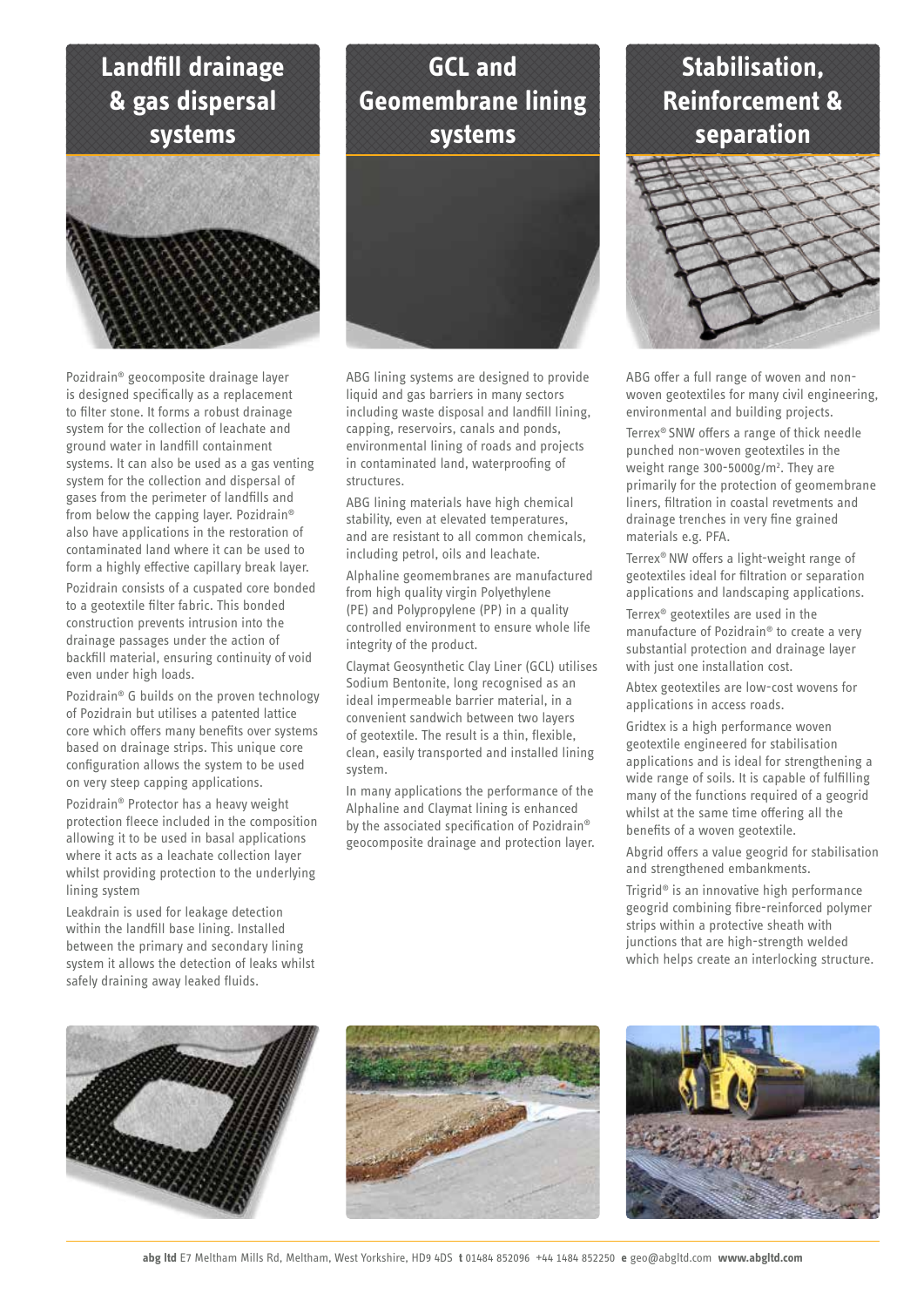









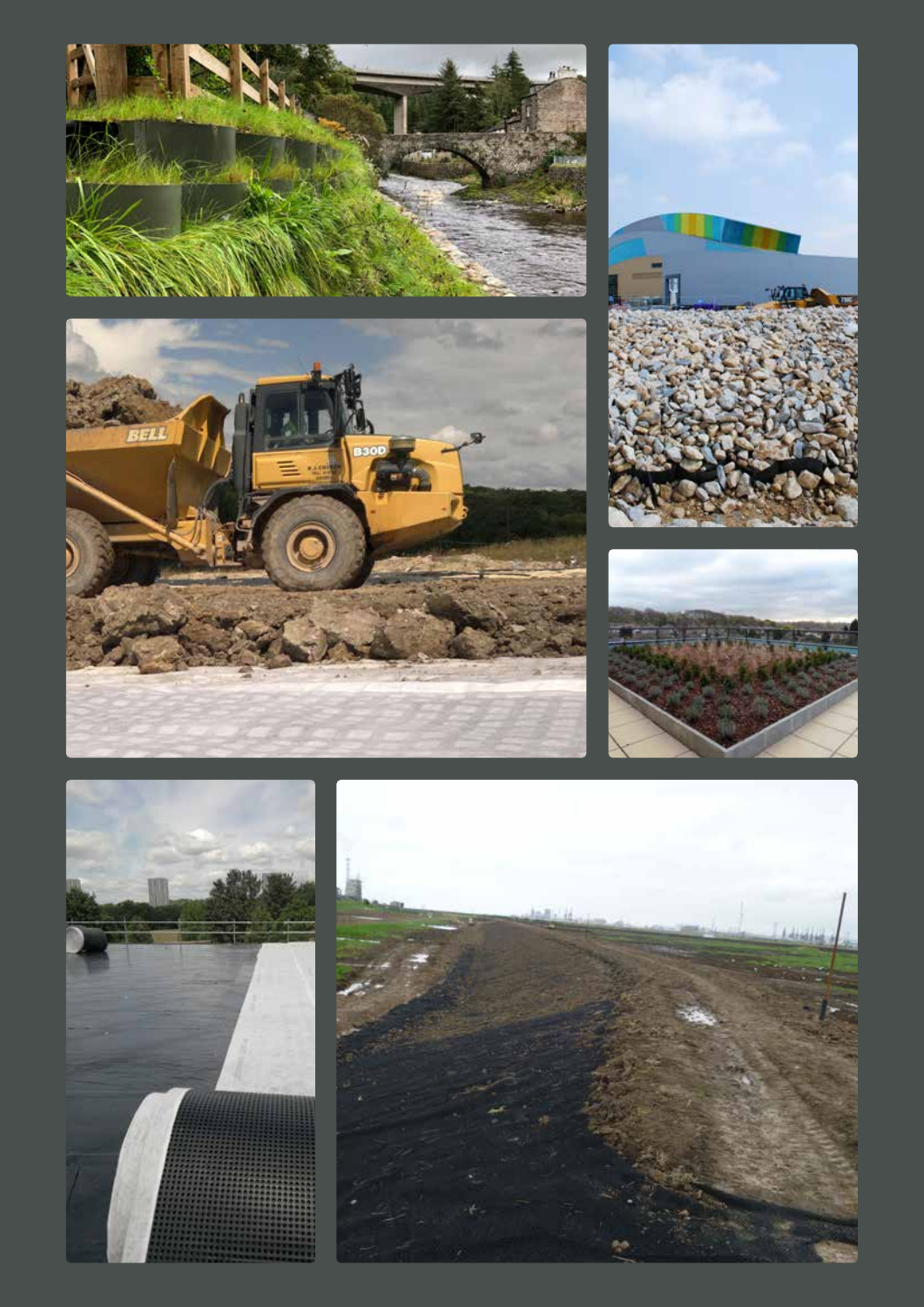#### **Porous paving systems**



Sudspave® is a system of interlocking cellular paving units designed for the stabilisation of trafficked grass or gravel surfaces. Applications include car parks, emergency and maintenance vehicle access roads, cycle paths and pedestrian areas.

Sudspave® offers a cost-effective, robust and aesthetic solution for many applications where gravel retention or grass reinforcement is required, and where sourcecontrol of surface water forms part of a Sustainable Drainage System (SuDS) design.

Truckcell® is a heavy-duty cellular paving system designed for intensive usage and high-load traffic applications. The cells can be filled with topsoil and seeded, or with gravel to provide a robust structural surface capable of carrying HGV traffic.

Manufactured from 100% recycled plastic, it is strong enough to withstand trafficking from vehicles with high wheel loadings such as trucks, buses, fire appliances and refuse vehicles, making it suitable for applications such as HGV parking and access roads, forklift loading areas, car and coach parks and emergency vehicle access routes.

Advanced Turf® is a high-performance grass rootzone reinforcing system that allows the formation of natural grassed surfaces with the strength and durability to carry frequent vehicle traffic.



**Green & blue roof** 

Roofdrain is designed for use in extensive green roof systems. It provides both drainage and attenuation in a convenient, lightweight and cost effective system.

The drainage design of intensive green roofs requires only a simple soil layer; by contrast the modern method of an extensive green roof requires a combination of efficient drainage and water attenuation in order to allow the ecology to flourish.

Roofdrain allows the storage of water within the nodes of the of the HDPE core whilst facilitating the efficient drainage of any excess water away from the roof. This helps prevent the root growing media from drying out during dry periods and from becoming waterlogged during periods of wet.

When used within a roof construction Roofdrain provides a versatile system for the collection of surplus seepage water at the base of the growing medium and for the prevention of water pressure on the structural waterproofing

Deckdrain also has applications in roof construction, particularly in podium decks and the construction of ballasted roofs where it forms an highly efficient drainage layer that quickly conveys water to the roof outlets.

On blue roofs, Roofdrain and Deckdrain are used to create a void capable of attenuating rainwater collected on the roof. Once within the system, the discharge is controlled by patented restrictor outlets designed specifically for each project.

## **Geocellular stabilisation systems**



ABG manufacture a range of geocell systems suitable for many sub-base stabilisation applications.

Abweb is a three dimensional cellular matrix designed to strengthen weak soils in horizontal applications such as access roads, car parking areas and site compounds. It can be used as a standalone system or as part of a complete pavement system in conjunction with other products such as Abgrid and the Sudspave® or Truckcell®.

Abweb TRP is used as part of no-dig solution for the construction of trafficked areas above protected tree roots.

Using Abweb TRP allows the construction of a surface capable of carrying vehicular traffic whilst still permitting the flow of water and nutrients into the root structure.

Concertinaweb is a geocellular containment system which confines and strengthens infill materials and provides a cost effective solution for the reinforcement of roadside verges. When installed, Concertinaweb helps prevent verge failure and material loss in the event of vehicles overrunning. It can also be used to prevent stone scatter from verge drainage systems.





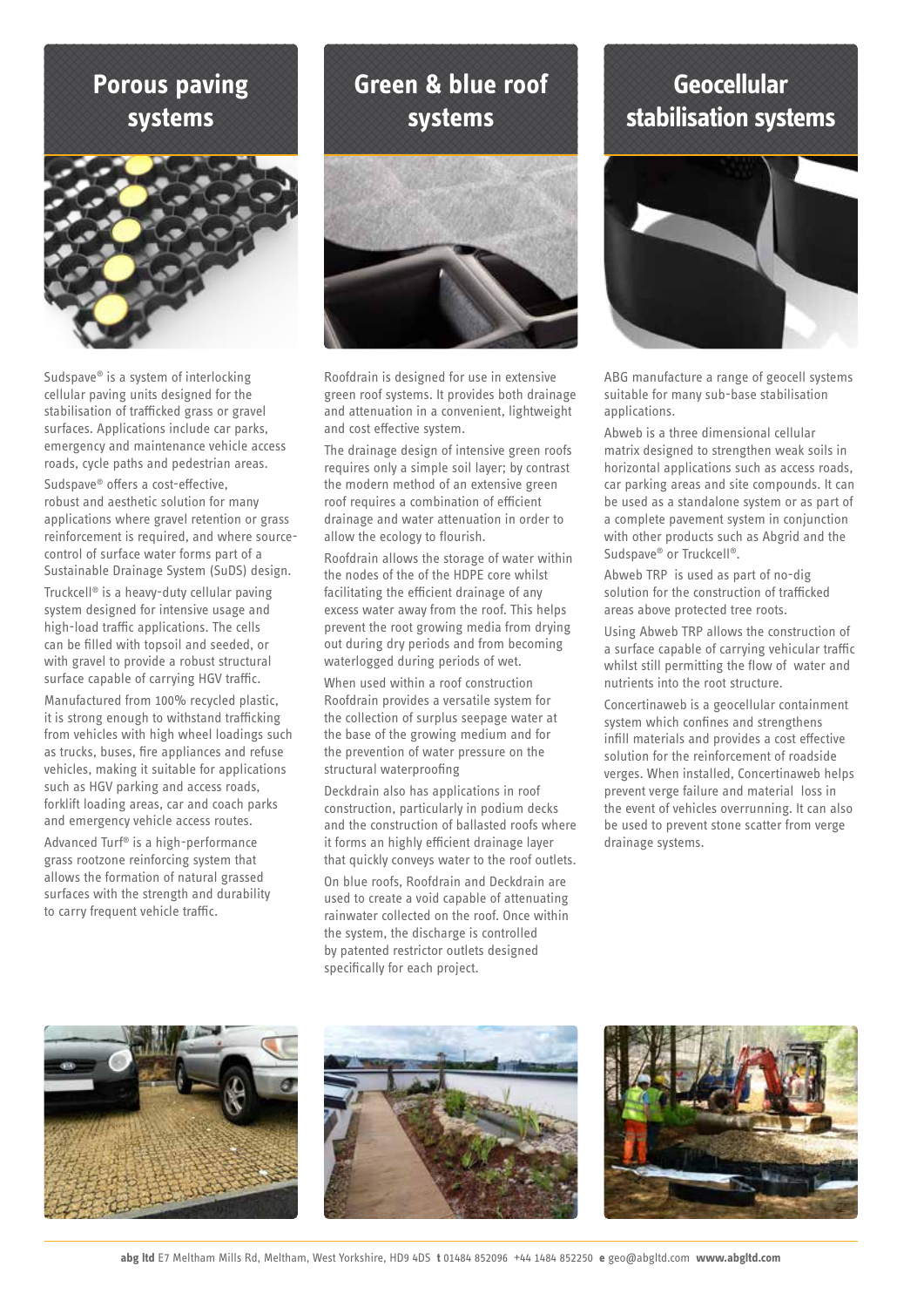#### **Erosion control systems**



ABG offer a comprehensive range of environmentally friendly erosion control materials including biodegradable or nonbiodegradable, seeded and unseeded. They are designed for providing surface protection and enhancing the structural stability of soil slopes.

Erosamat® Type 1 & 1A are low cost biodegradable erosion control mats made from woven jute. They are used as an economic and environmentally friendly erosion control material for surfaces that will support plant growth.

Erosamat® Type 2 is a heavy duty long life coir biodegradable erosion mat. It is designed to prevent soil erosion and help establish new vegetation on areas of loose soil and in situations of high run-off and high water velocity.

Erosamat® Type 3 is a closely packed matrix of polypropylene fibres thermally bonded together to create a tough and flexible, long lasting erosion control mat. It is suitable for all situations where an element of nonbiodegradable erosion control is required. As a system it provides the structure that allows the root reinforcement necessary for natural vegetation to resist the extreme effects of wind, rain and water erosion.

Erosaweb is a honeycomb mattress of interconnecting strips that form pockets to hold and strengthen the infill material. Ideal for severe erosion problems on steep slopes.

## **Asphalt reinforcement**



Rotaflex is an asphalt reinforcing system comprising grids of glass fibre coated in PVC and laminated into a polyester geotextile.

On site experience since 1987 and extensive research by Major Road Laboratories in Europe have demonstrated the benefits of Rotaflex to help eliminate reflective cracking, reduce rutting and extend fatigue life of a pavement. The Rotaflex glass fibre grids, installed below the surface course, provide maximum strength even at very low strains. The composite textile provides a stress absorbing layer and prevents water penetration.

Use of Rotaflex allows the overlay thickness to be reduced, enabling further savings to be made in kerbing and accommodation works. The increased life using Rotaflex can save one or more future overlays.

Rotagrid is a self adhesive pavement reinforcement system designed to prolong the life of pavement structures and allow the use of thinner overlays.

Manufactured from high strength glass fibres contained within a protective polymer coating. Glass has high tensile strength at low elongation which is essential as bituminous pavements can crack at elongations as low as  $1\%$ .

Rotagrid pavement reinforcement is a versatile system used in maintenance and new construction schemes to prevent problems such as reflective cracking, cracking at road widening joints, surface rutting and lean mix road base cracking.

## **Vegetated retaining wall system**



Webwall<sup>®</sup> is a flexible retaining wall system that utilises geocell technology. Using Webwall® green faced walls with near vertical faces can be built quickly and easily with the added benefit of using site won materials as fill, saving the import of materials on to site.

Cost savings over traditional retaining wall constructions together with a green vegetated finish can be achieved by using Webwall® system. It is ideal in situations with weak foundation soils and often allows site won materials to used as fill thereby saving on the cost of removal and also the cost of importing structural fills.

The retaining wall structure is formed from horizontal layers of Webwall® filled and placed one on top of another. The front face of the structure can be filled with top soil and then vegetated through seeding or planting to create a vegetated finish.

Webwall® forms an ideal facing to reinforced soil structures.

It offers many cost advantages over other retaining wall systems including lower labour costs, no heavy machines or cranes and reduced construction time. Webwall® also has a significant carbon saving.





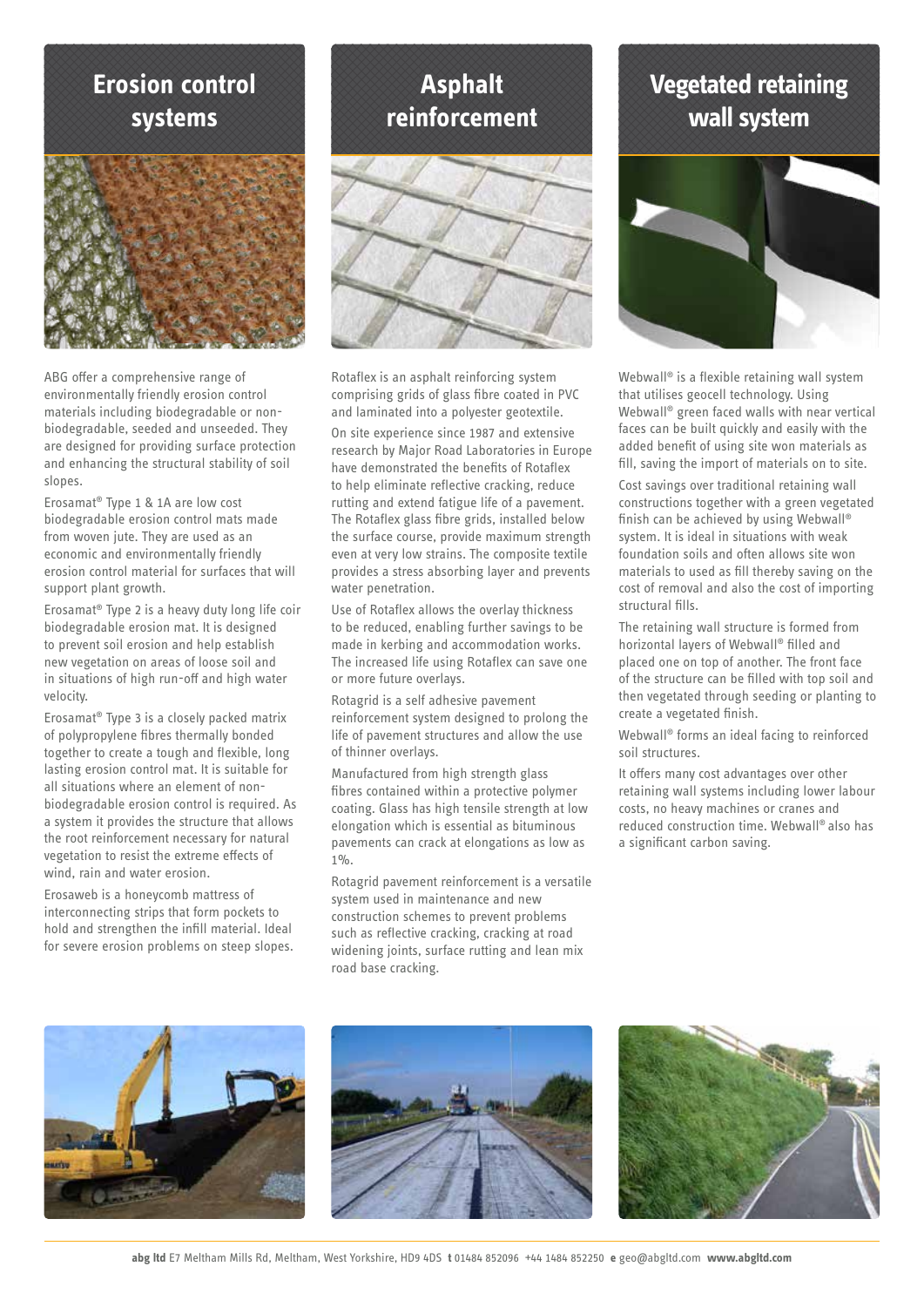#### **Structural drainage systems**



Deckdrain is a high-performance geocomposite drainage layer that directly replaces traditional granular drainage stone.

When used in structural drainage, Deckdrain forms a robust drainage system designed to relieve external water pressure from buried structures such as behind retaining walls, on cut and cover tunnel construction, podium decks and roof gardens and buried tanks and service reservoirs.

It may be laid horizontally or vertically and provides high flow capacity whilst affording protection to waterproofing systems. Using Deckdrain reduces the amount of excavation required on site and enables site material to be used as backfill.

Deckdrain has also been developed further for use under block paving drainage. In this application its function is to collect and remove seepage water from the sand course below the block paving. Without Deckdrain, the sand can easily become saturated. In this condition, the sand will liquefy under traffic loading resulting in settlement and rutting. Deckdrain offers a cost effective method of preventing this type of failure.

Deckdrain is BBA approved for use in highway drainage applications.

Piledrain is designed as an effective solution to the treatment of joints between contiguous and secant bored concrete piles in basement and retaining wall construction.



Cavidrain is a cavity drainage system designed specifically to relieve water penetration from basements and buried structures. It is suitable for use in both new and existing structures conforming BS8102.

Traditional methods of ground water exclusion are difficult to install reliably in the modern deep basement with piled slabs and secant piled walls. Cavidrain provides a waterproofing system that enables fast track construction by eliminating wet trades and removing the installation of separate waterproofing from the critical path.

The low profile of Cavidrain maximises the available internal space. It is very easily and quickly installed, making Cavidrain® a very cost effective waterproofing system.

In tunnel drainage applications Cavidrain provides a drainage layer to collect infiltration water from behind tunnel linings. Cavidrain may be used alone or form part of a system incorporating geomembranes. Typically the Cavidrain is fixed to the excavated face of the tunnel and sprayed concrete is applied directly to the back of the Cavidrain sheet.

Cavidrain can also be used in the formation of tunnel invert drainage where its efficient flow channels can remove the requirement for an aggregate drainage layer. Once in position, the Cavidrain is covered with concrete and, once cured, it's strength is equivalent to the concrete used.

Cavidrain is suitable for use in road and rail tunnels, mine shafts, interceptor sewers and service tunnels.

## **Ground drainage systems**



Fildrain drainage geocomposite is a cost effective alternative to traditional stone drainage. It collects and channels liquids and gases to a carrier pipe for transportation to a suitable discharge point. It has many applications in highway and embankment drainage.

Fildrain has a very high flow capacity, many times that of traditional crushed stone (specific data is available). This is due to the unique open structure created by the dimpled construction which allows unhindered water flow through out the sheet of Fildrain.

The Fildrain range of drainage products has many applications and is typically used for the drainage of highway edges, car parks, airfields and similar applications

Fildrain also has applications in the drainage of embankments and reinforced soil structures, cut-off trenches on contaminated land and landscape applications where a narrow trench is dug and the Fildrain placed within and backfilled using excavated materials.

Fildrain can also be used as the basis of a gas collection system beneath man made reservoirs and snow water ponds to prevent 'whales' forming due to gas trapped below the geomembrane.